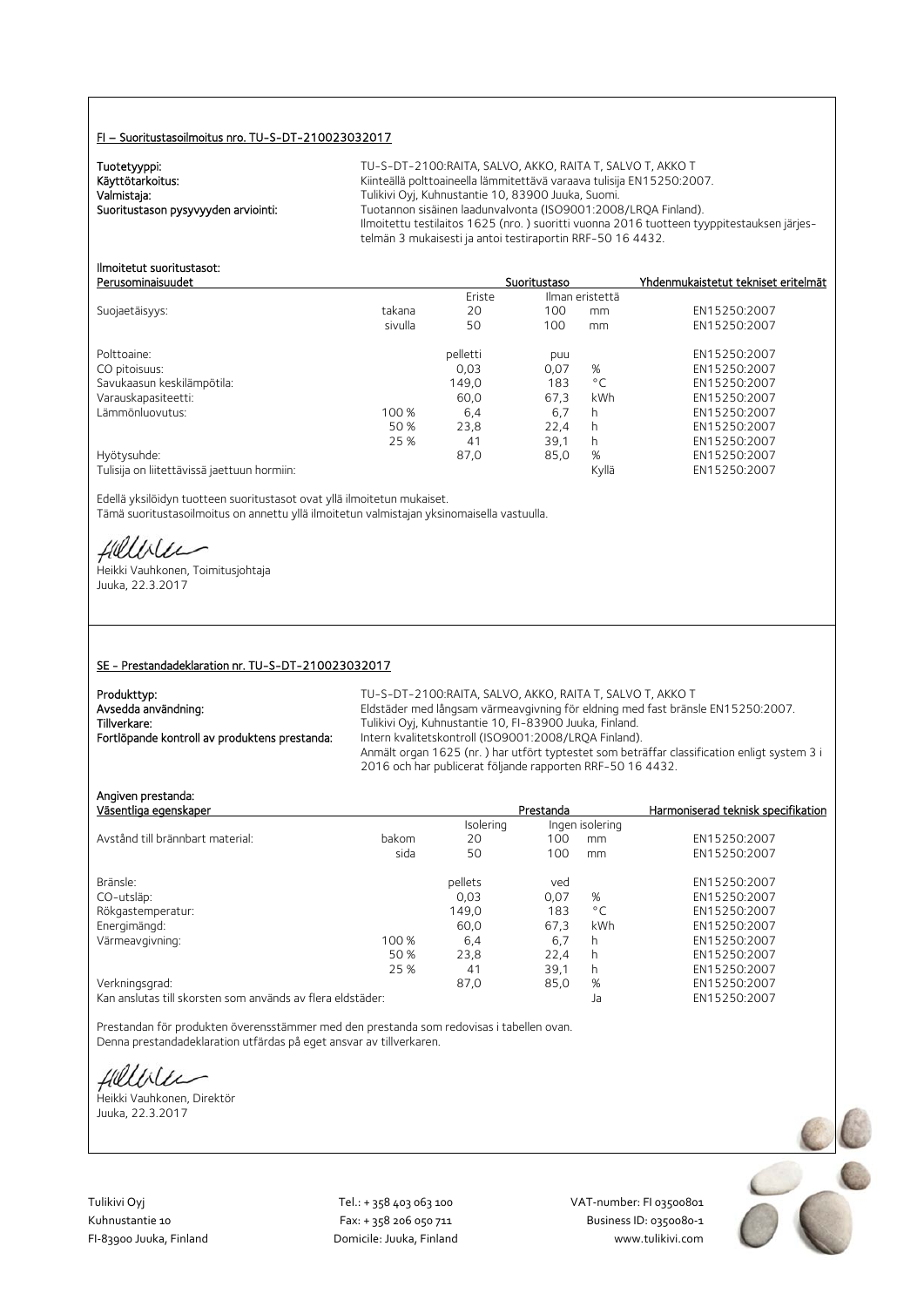#### EN - Declaration of Performance nr. TU-S-DT-210023032017

| Product type:                             |  |
|-------------------------------------------|--|
| Intended use:                             |  |
| Manufacturer:                             |  |
| Verification of constancy of performance: |  |
|                                           |  |

TU-S-DT-2100:RAITA, SALVO, AKKO, RAITA T, SALVO T, AKKO T Slow heat release appliance fired by solid fuel EN15250:2007. Tulikivi Oyj, Kuhnustantie 10, FI-83900 Juuka, Finland. Verification of constancy of performance: Internal quality control (ISO9001:2008/LRQA Finland). The notified laboratory 1625 (nr. ) performed the determination of the product type on the basis of type testing under system 3 in the year 2016 and issued test report RRF-50 16 4432.

## Declared performance:<br>Essential Characteristics

| <b>Essential Characteristics</b>   |       |            | Performance |                    | Harmonized technical specification |
|------------------------------------|-------|------------|-------------|--------------------|------------------------------------|
|                                    |       | Insulation |             | Without insulation |                                    |
| Distance to combustible materials: | rear  | 20         | 100         | mm                 | EN15250:2007                       |
|                                    | sides | 50         | 100         | mm                 | EN15250:2007                       |
| Fuel types:                        |       | pellets    | firewood    |                    | EN15250:2007                       |
| CO emissions:                      |       | 0,03       | 0.07        | %                  | EN15250:2007                       |
| Max. flue gas temperature:         |       | 149,0      | 183         | $^{\circ}$ C       | EN15250:2007                       |
| Thermal storage capacity:          |       | 60.0       | 67.3        | <b>kWh</b>         | EN15250:2007                       |
| Heat output:                       | 100 % | 6,4        | 6.7         | h                  | EN15250:2007                       |
|                                    | 50 %  | 23,8       | 22,4        |                    | EN15250:2007                       |
|                                    | 25 %  | 41         | 39,1        | h                  | EN15250:2007                       |
| Energy efficiency:                 |       | 87.0       | 85,0        | %                  | EN15250:2007                       |
|                                    |       |            |             |                    |                                    |

Connection of multiple fireplaces on shared flue pipe possible: Yes EN15250:2007

The performance of the product is in conformity with the above declared performance. This declaration of performance is issued under the sole responsibility of the manufacturer.

Hilliler

Heikki Vauhkonen, Managing Director Juuka, 22.3.2017

#### DE – Leistungserklärung Nr. TU-S-DT-210023032017

| Produkttyp:                             |  |
|-----------------------------------------|--|
| Vorgesehener Verwendungszweck:          |  |
| Hersteller:                             |  |
| Überprüfung der Leistungsbeständigkeit: |  |

TU-S-DT-2100:RAITA, SALVO, AKKO, RAITA T, SALVO T, AKKO T Speicherfeuerstätte für feste Brennstoffe EN15250:2007. Tulikivi Oyj, Kuhnustantie 10, FI-83900 Juuka, Finnland. Interne Qualitätskontrolle (ISO9001:2008/LRQA Finnland). Die notifizierte Stelle 1625 (Nr. ) hat die Typprüfung nach dem System 3 im Jahr 2016 durchgeführt und folgenden Testreport ausgestellt: RRF-50 16 4432.

## Erklärte Leistung:

| Erklärte Leistung:                                         |          |            |                  |                  |                                        |
|------------------------------------------------------------|----------|------------|------------------|------------------|----------------------------------------|
| Wesentliche Merkmale                                       |          |            | Leistuna         |                  | Harmonisierte technische Spezifikation |
|                                                            |          | Isolierung |                  | Keine Isolierung |                                        |
| Abstand zu brennbaren Bauteilen:                           | hinten   | 20         | 100              | mm               | EN15250:2007                           |
|                                                            | seitlich | 50         | 100              | mm               | EN15250:2007                           |
| Brennstoff:                                                |          | Pellets    | <b>Brennholz</b> |                  | EN15250:2007                           |
| CO Emissionen:                                             |          | 0.03       | 0.07             | %                | EN15250:2007                           |
| Abgastemperatur:                                           |          | 149,0      | 183              | $^{\circ}$ C     | EN15250:2007                           |
| Gespeicherte Energie:                                      |          | 60.0       | 67.3             | kWh              | EN15250:2007                           |
| Wärmeabgabe:                                               | 100 %    | 6,4        | 6,7              | h.               | EN15250:2007                           |
|                                                            | 50 %     | 23,8       | 22.4             | h.               | EN15250:2007                           |
|                                                            | 25 %     | 41         | 39.1             | h.               | EN15250:2007                           |
| Wirkungsgrad:                                              |          | 87.0       | 85,0             | %                | EN15250:2007                           |
| Für Mehrfachbelegung auf gemeinsamen Schornstein geeignet: |          |            |                  | Ja               | EN15250:2007                           |

Die Leistung des Produkts entspricht der oben erklärten Leistung. Verantwortlich für die Erstellung dieser Leistungserklärung ist allein der Hersteller.

fillbile

Heikki Vauhkonen, Geschäftsleiter Juuka, 22.3.2017



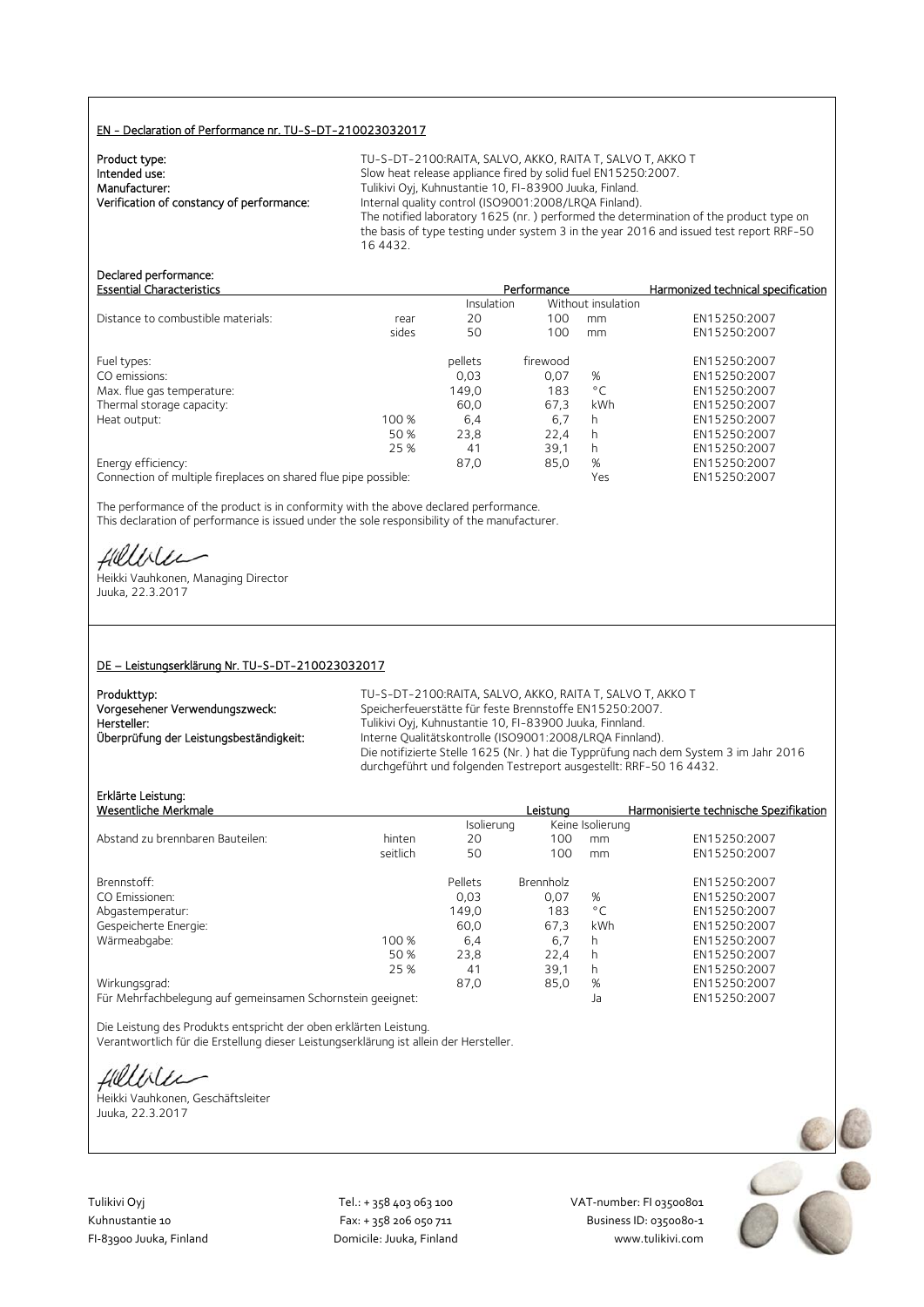#### FR - Déclaration des performances no. TU-S-DT-210023032017

| Type de produit:                             | TU-S-DT-2100:RAITA, SALVO, AKKO, RAITA T, SALVO T, AKKO T                                     |
|----------------------------------------------|-----------------------------------------------------------------------------------------------|
| Usage prévu:                                 | Poêle-cheminée à accumulation de chaleur faisant appel à un combustible EN15250:2007.         |
| Fabricant:                                   | Tulikivi Oyj, Kuhnustantie 10, FI-83900 Juuka, Finlande.                                      |
| Evaluation de la stabilité des performances: | Contrôle de qualité interne (ISO9001:2008/LROA Finlande).                                     |
|                                              | Le laboratoire d'essais notifié 1625 (no.) a effectué la détermination du produit type sur la |
|                                              | base d'essais de type système 3 en 2016 et a issu le rapport de test RRF-50 16 4432.          |

| Performances déclarées:<br>Caractéristiques essentielles                                |         |           | Performances |                 | Spécifications techniques harmonisées |
|-----------------------------------------------------------------------------------------|---------|-----------|--------------|-----------------|---------------------------------------|
|                                                                                         |         | Isolation |              | Pas d'isolation |                                       |
| Distance aux éléments structurels inflammables:                                         | arrière | 20        | 100          | mm              | EN15250:2007                          |
|                                                                                         | côtés   | 50        | 100          | mm              | EN15250:2007                          |
| Combustible:                                                                            |         | granulés  | bois         |                 | EN15250:2007                          |
| Émissions de CO:                                                                        |         | 0,03      | 0,07         | %               | EN15250:2007                          |
| Température des gaz évacués:                                                            |         | 149.0     | 183          | $^{\circ}$ C    | EN15250:2007                          |
| Energie stockée:                                                                        |         | 60.0      | 67.3         | kWh             | EN15250:2007                          |
| Restitution thermique:                                                                  | 100 %   | 6.4       | 6,7          | h               | EN15250:2007                          |
|                                                                                         | 50 %    | 23.8      | 22.4         | h               | EN15250:2007                          |
|                                                                                         | 25 %    | 41        | 39.1         | h               | EN15250:2007                          |
| Rendement:                                                                              |         | 87.0      | 85,0         | %               | EN15250:2007                          |
| Raccordement possible à une cheminée s'utilisant pour plusieurs appareils de chauffage: |         |           | Oui          |                 | EN15250:2007                          |

Les performances du produit sont conformes aux performances déclarées indiquées en haut. La présente déclaration des performances est établie sous la seule responsabilité du fabricant.

Hillble

Heikki Vauhkonen, Directeur Général Juuka, 22.3.2017

#### NL - Prestatieverklaring nr. TU-S-DT-210023032017

| Producttype:                               |
|--------------------------------------------|
| Beoogd gebruik:                            |
| Fabrikant:                                 |
| Verificatie van de prestatiebestendigheid: |

TU-S-DT-2100:RAITA, SALVO, AKKO, RAITA T, SALVO T, AKKO T Accumulerende toestelle gestookt met vaste brandstof EN15250:2007. Fabrikant: Tulikivi Oyj, Kuhnustantie 10, FI-83900 Juuka, Finland. Interne kwaliteitscontrole (ISO9001:2008/LRQA Finland). De genotificeerde testlaboratorium 1625 (nr. ) heeft de typetest uitgevoerd op basis van testen uitgevoerd volgens systeem 3 in 2016 met testverslag RRF-50 16 4432 als resultaat.

#### Aangegeven prestatie:

| Essentiële kenmerken                    |            |                 | <b>Prestaties</b> |               | Geharmoniseerde technische specificatie |
|-----------------------------------------|------------|-----------------|-------------------|---------------|-----------------------------------------|
|                                         |            | <b>Isolatie</b> |                   | Geen isolatie |                                         |
| Afstand tot brandbare constructiedelen: | achterkant | 20              | 100               | mm            | EN15250:2007                            |
|                                         | zijkant    | 50              | 100               | mm            | EN15250:2007                            |
| Brandstof:                              |            | pellets         | hout              |               | EN15250:2007                            |
| CO-emissies:                            |            | 0.03            | 0.07              | %             | EN15250:2007                            |
| Rookgastemperatuur:                     |            | 149,0           | 183               | $^{\circ}$ C  | EN15250:2007                            |
| Hoeveelheid energie:                    |            | 60.0            | 67.3              | kWh           | EN15250:2007                            |
| Warmteafgifte:                          | 100 %      | 6,4             | 6.7               | h             | EN15250:2007                            |
|                                         | 50 %       | 23.8            | 22.4              | h             | EN15250:2007                            |
|                                         | 25 %       | 41              | 39,1              | h             | EN15250:2007                            |
| Rendement:                              |            | 87.0            | 85.0              | %             | EN15250:2007                            |
|                                         |            |                 |                   |               |                                         |

Kan worden aangesloten op een door meerdere verwarmingstoestellen gebruikt rookkanaal: Ja EN15250:2007

De prestaties van het product voldoen aan de hierboven vermelde prestatieverklaringen. Deze prestatieverklaring is verstrekt onder de exclusieve verantwoordelijkheid van de fabrikant.

Hillble

Heikki Vauhkonen, Directeur Juuka, 22.3.2017

Tulikivi Oyj Tel.: + 358 403 063 100 VAT‐number: FI 03500801

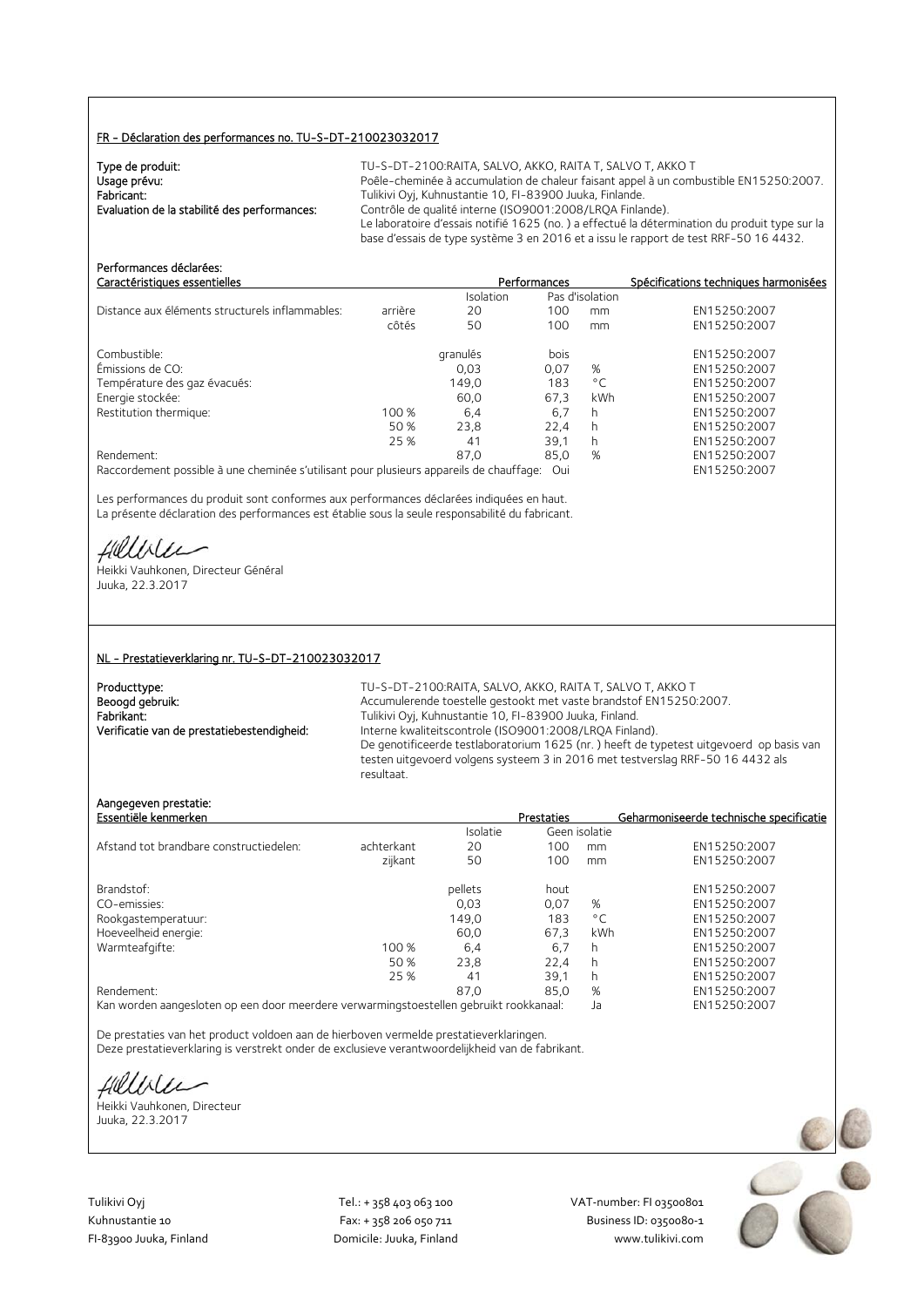#### IT - Dichiarazione di prestazione nro. TU-S-DT-210023032017

| Prodotto - tipo:                                | TU-S-DT-2100:RAITA, SALVO, AKKO, F         |
|-------------------------------------------------|--------------------------------------------|
| Uso previsto:                                   | Apparecchi domestici a lento rilascio di o |
| Fabbricante:                                    | Tulikivi Oyi, Kuhnustantie 10, FI-83900    |
| Verificazione della costanza della prestazione: | Controllo di qualità interno (ISO9001:20   |
|                                                 | L'organismo notificato 1625 (nro.) ha e    |
|                                                 |                                            |

**RAITA T. SALVO T. AKKO T** calore alimentati a combustibili EN15250:2007. Juuka, Finlandia. 008/LRQA Finlandia). effettuato le prove di tipo secondo il sistema 3 nel 2016 e ha rilasciato la seguente rapporto di prova: RRF-50 16 4432.

| Prestazione dichiarata:                                                                         |       |            |             |                   |                          |
|-------------------------------------------------------------------------------------------------|-------|------------|-------------|-------------------|--------------------------|
| Caratteristiche essenziali                                                                      |       |            | Prestazione |                   | Documento di riferimento |
|                                                                                                 |       | Isolamento |             | Nessun isolamento |                          |
| Distanza dei materiali infiammabili:                                                            | retro | 20         | 100         | mm                | EN15250:2007             |
|                                                                                                 | lato  | 50         | 100         | mm                | EN15250:2007             |
| Combustibile:                                                                                   |       | pellets    | legna       |                   | EN15250:2007             |
| Emissioni CO:                                                                                   |       | 0.03       | 0.07        | %                 | EN15250:2007             |
| Temperatura dei gas in uscita:                                                                  |       | 149.0      | 183         | $^{\circ}$ C      | EN15250:2007             |
| Energia accumulata:                                                                             |       | 60.0       | 67.3        | kWh               | EN15250:2007             |
| Rilascio del calore:                                                                            | 100%  | 6,4        | 6,7         | h.                | EN15250:2007             |
|                                                                                                 | 50%   | 23.8       | 22.4        | h.                | EN15250:2007             |
|                                                                                                 | 25%   | 41.0       | 39.1        | h.                | EN15250:2007             |
| Rendimento:                                                                                     |       | 87.0       | 85.0        | %                 | EN15250:2007             |
| Adatta per essere collegata a una canna fumaria utilizzata da vari apparecchi di riscaldamento: |       |            |             | Si                | EN15250:2007             |
|                                                                                                 |       |            |             |                   |                          |

La prestazione del prodotto conforme alla prestazione dichiarata sopra. Si rilascia la presente dichiarazione di prestazione sotto la responsabilità esclusiva del fabbricante.

Hillble

Heikki Vauhkonen, Direttore Juuka, 22.3.2017

#### ET - Toimivusdeklaratsioon nr. TU-S-DT-210023032017

| Tootetüüp:                                | TU-S-DT-2100:RAITA, SALVO, AKKO, RAITA T, SALVO T, AKKO T                                                                                        |
|-------------------------------------------|--------------------------------------------------------------------------------------------------------------------------------------------------|
| Ettenähtud kasutusotstarve:               | Tahke kütusega köetav soojustsalvestav küttekolle EN15250:2007.                                                                                  |
| Tootja:                                   | Tulikivi Oyi, Kuhnustantie 10, FI-83900 Juuka, Soome.                                                                                            |
| Toimivuse püsivuse kontrollimise süsteem: | Sisemine kvaliteedikontroll (ISO9001:2008/LROA Soome).                                                                                           |
|                                           | Teavitatud asutus 1625 (nr.) on juhatanud tüübihindamine pärast süsteemi 3 aastal 2016<br>a on välja andnud järgmise testraporti RRF-50 16 4432. |

### Deklareeritud toimivus:

| Deklareeritud toimivus:<br>Põhiomadused                              |        |                | Toimivus |                | Ühtlustatud tehniline kirjeldus |
|----------------------------------------------------------------------|--------|----------------|----------|----------------|---------------------------------|
|                                                                      |        | Isolatsiooniga |          | Isolatsioonita |                                 |
| Kaugus põlevast materjalist konstruktsioonidest:                     | taga   | 20             | 100      | mm             | EN15250:2007                    |
|                                                                      | kõrval | 50             | 100      | mm             | EN15250:2007                    |
| Kütus:                                                               |        | puidugraanulid | puu      |                | EN15250:2007                    |
| Põlemissaaduste CO sisaldus:                                         |        | 0.03           | 0,07     | %              | EN15250:2007                    |
| Väljuva gaasi temperatuur:                                           |        | 149,0          | 183      | $^{\circ}$ C   | EN15250:2007                    |
| Salvestatud energiahulk:                                             |        | 60.0           | 67.3     | kWh            | EN15250:2007                    |
| Soojuse eraldumine:                                                  | 100%   | 6,4            | 6,7      | h              | EN15250:2007                    |
|                                                                      | 50%    | 23,8           | 22.4     | h              | EN15250:2007                    |
|                                                                      | 25%    | 41,0           | 39,1     | h              | EN15250:2007                    |
| Kasutegur:                                                           |        | 87.0           | 85,0     | %              | EN15250:2007                    |
| Sobib ühendamiseks mitme küttekolde poolt kasutatava korstnalõõriga: |        |                |          | Ja             | EN15250:2007                    |

Toote toimivus on kooskõlas ülalosutatud deklareeritud toimivusega. Käesolev toimivusdeklaratsioon on välja antud tootja ainuvastutusel.

fillise

Heikki Vauhkonen, Tegevdirektor Juuka, 22.3.2017

Tulikivi Oyj Tel.: + 358 403 063 100 VAT‐number: FI 03500801

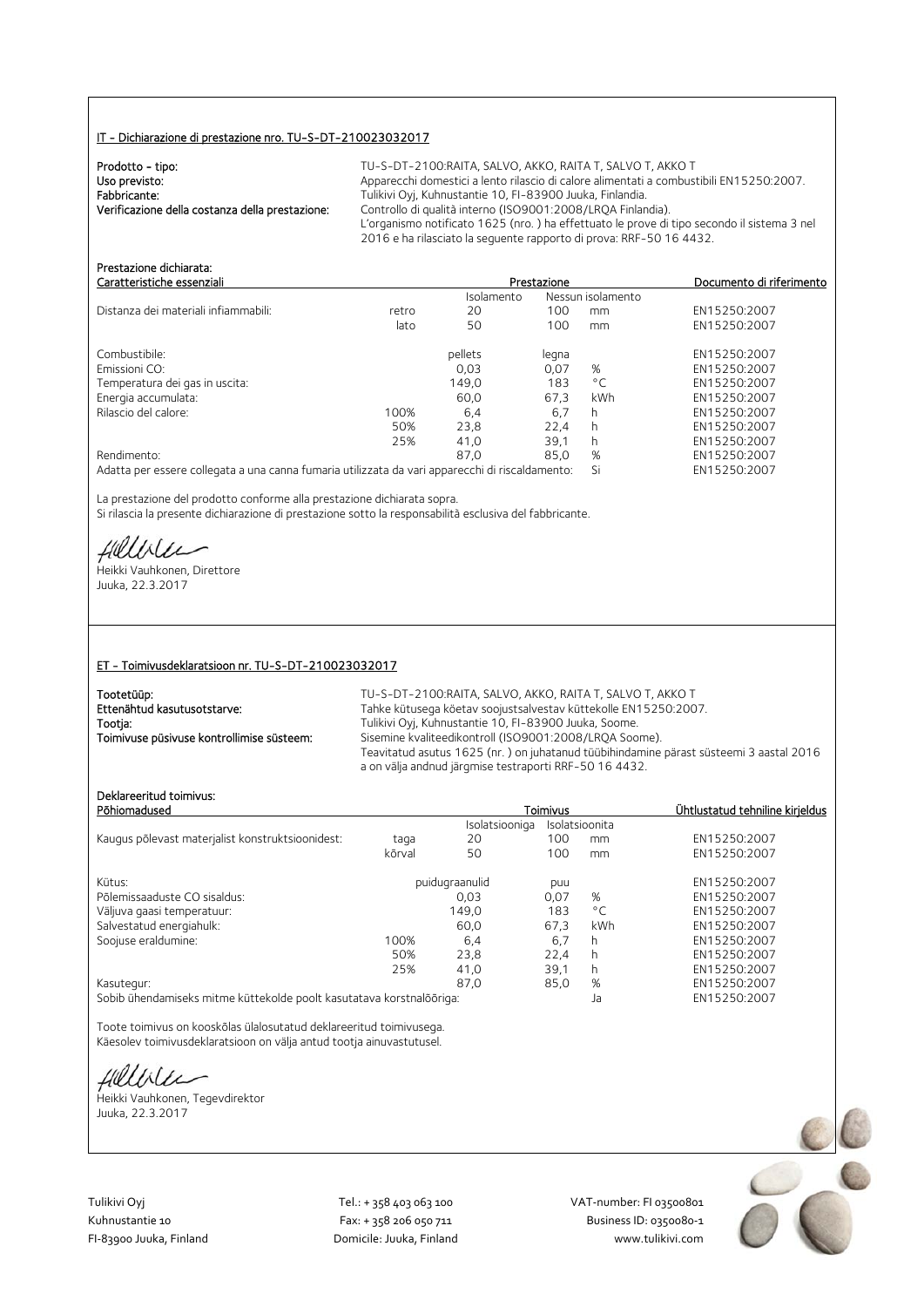#### LT - Eksploatacini**ų** savybi**ų** deklaracij**ą** nr. TU-S-DT-210023032017

| Produkto tipas:                                   | TU-S-DT-2100:RAITA. SALVO. AKKO. RAITA T. SALVO T. AKKO T                                  |
|---------------------------------------------------|--------------------------------------------------------------------------------------------|
| Paskirtis:                                        | Lėtai šilumą išskiriantys kietuoju kuru kūrenami buitiniai šildytuvai EN15250:2007.        |
| Gamintojas:                                       | Tulikivi Oyj, Kuhnustantie 10, FI-83900 Juuka, Suomija.                                    |
| Nuolatinis eksploatacinių savybių sertifikavimas: | Vidaus kokybės kontrolės (ISO9001:2008/LROA Suomija).                                      |
|                                                   | Notifikuotoji sertifikavimo įstaiga 1625 (nr.) atliko testą pagal sistemą 3 metais 2016 ir |
|                                                   | išdavė sertifikata RRF-50 16 4432.                                                         |

#### Deklaruojamos eksploatacin**ė**s savyb**ė**s: Svarbiausios charakteristikos Eksploatacin**ė**s savyb**ė**s Darnioji technin**ė** specifikacija

|                                                       |                      | Su izoliacija |        | Be izoliacijos |              |
|-------------------------------------------------------|----------------------|---------------|--------|----------------|--------------|
| Atstumas iki degiųjų medžiagų:                        | nuo galinės sienelės | 20            | 100    | mm             | EN15250:2007 |
|                                                       | iš šono              | 50            | 100    | mm             | EN15250:2007 |
| Kuro rūšis:                                           |                      | granulÚs      | malkos |                | EN15250:2007 |
| Emisija CO:                                           |                      | 0,03          | 0,07   | %              | EN15250:2007 |
| Išmetamų dujų į dūmtraukį temperatūra:                |                      | 149,0         | 183    | $^{\circ}$ C   | EN15250:2007 |
| Kaupiamoji energija:                                  |                      | 60,0          | 67,3   | <b>kWh</b>     | EN15250:2007 |
| Šildymo galingumas:                                   | 100 %                | 6,4           | 6,7    | h              | EN15250:2007 |
|                                                       | 50 %                 | 23.8          | 22.4   | h              | EN15250:2007 |
|                                                       | 25 %                 | 41            | 39.1   | h              | EN15250:2007 |
| Naudingumo koeficientas:                              |                      | 87,0          | 85,0   | %              | EN15250:2007 |
| Keletos krosnių pajungimas į vieną dūmtraukį-galimas: |                      |               |        | Taip           | EN15250:2007 |

Produkto eksploatacinės savybės atitinka deklaruotas eksploatacines savybes. Ši eksploatacinių savybių deklaracija išduota tik nurodyto gamintojo atsakomybe.

fillblu

Heikki Vauhkonen, Generalinis Direktorius Juuka, 22.3.2017

#### LV – Veiktsp**ē**jas deklar**ā**cija nr. TU-S-DT-210023032017

| Produkta veids:                | $TU-S$             |
|--------------------------------|--------------------|
| Lietošanas veids:              | Cietā              |
| Ražotājs:                      | Tuliki             |
| Veiktspējas snieguma pārbaude: | lekšē              |
|                                | $D_{\text{right}}$ |

i-DT-2100:RAITA, SALVO, AKKO, RAITA T, SALVO T, AKKO T i kurināmā sildiekārtas ar lēnu siltumatdevi EN15250:2007. ivi Oyj, Kuhnustantie 10, FI-83900 Juuka, Somija. Veiktsp**ē**jas snieguma p**ā**rbaude: Iekšēja kvalitātes pārbaude (ISO9001:2008/LRQA Somija). Paziņotā (notificētā) institūcija 1625 (nr. ) veica produkta tipa noteikšanu balstoties uz produkta 3. sistēmas tipa testiem 2016 gadā un tika izdots testēšanas pārskats RRF-50 16 4432.

#### Tehniskie r**ā**d**ī**t**ā**ji:

| Galvenie veiktspējas rādītāji                            |               | Veiktspēja | Kopējā tehniskā specifkācija |     |              |
|----------------------------------------------------------|---------------|------------|------------------------------|-----|--------------|
|                                                          |               |            | Izolúcija<br>Nõ izolúcija    |     |              |
| Attālums līdz degošiem materiāliem:                      | no aizmugures | 20         | 100                          | mm  | EN15250:2007 |
|                                                          | no sāniem     | 50         | 100                          | mm  | EN15250:2007 |
| Kurināmā veidi:                                          |               | granulas   | malkas pagales               |     | EN15250:2007 |
| CO emisija:                                              |               | 0.03       | 0.07                         | %   | EN15250:2007 |
| Izplūdes gāzu temperatūra:                               |               | 149.0      | 183                          | °C  | EN15250:2007 |
| Energoietilpība:                                         |               | 60.0       | 67,3                         | kWh | EN15250:2007 |
| Siltuma jauda:                                           | 100 %         | 6,4        | 6,7                          | h   | EN15250:2007 |
|                                                          | 50 %          | 23.8       | 22.4                         | h   | EN15250:2007 |
|                                                          | 25 %          | 41         | 39,1                         | h   | EN15250:2007 |
| Lietderības koeficients:                                 |               | 87,0       | 85,0                         | %   | EN15250:2007 |
| Ir iespēja pievienot vairākus kamīnus pie viena dūmvada: |               |            |                              | Jā  | EN15250:2007 |

Produkta veiktspēja atbilst augstāk minētajiem rādītājiem. Par šīs veiktspējas deklarācijas izsniegšanu pilnībā atbild ražotājs.

Hillble

Heikki Vauhkonen, Ģenerāldirektors Juuka, 22.3.2017

Tulikivi Oyj Tel.: + 358 403 063 100 VAT‐number: FI 03500801

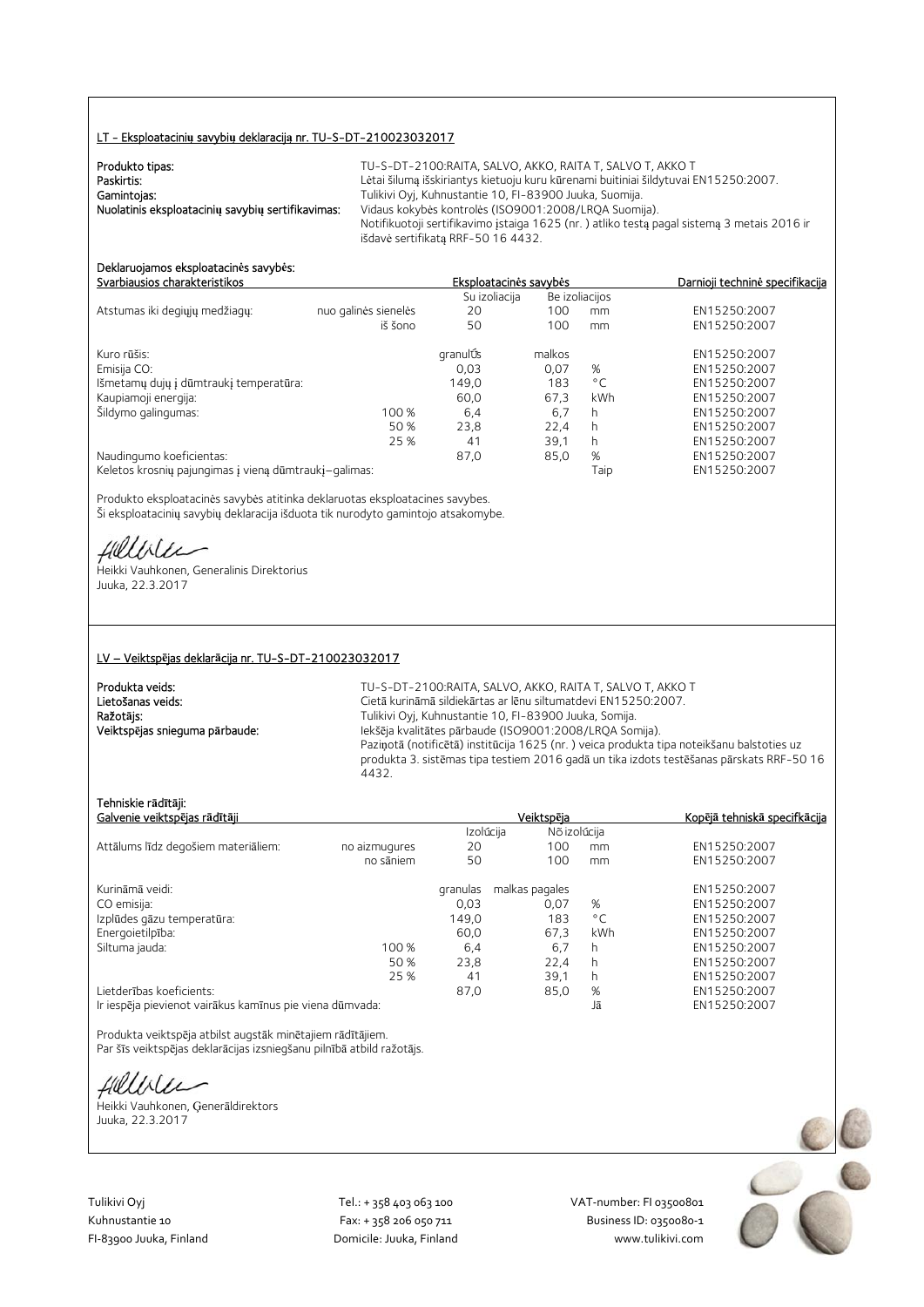#### SI - Izjava o zmogljivosti nr. TU-S-DT-210023032017

| Tip proizvoda:                                    |  |
|---------------------------------------------------|--|
| Predvidena uporaba:                               |  |
| Proizvajalec:                                     |  |
| Potrdilo o nespremenljivosti lastnosti proizvoda: |  |

TU-S-DT-2100:RAITA, SALVO, AKKO, RAITA T, SALVO T, AKKO T Naprave na trdna goriva, ki počasi oddajajo toploto EN15250:2007. Tulikivi Oyj, Kuhnustantie 10, FI-83900 Juuka, Finska. Notranii nadzor kakovosti (ISO9001:2008/LROA Finska). Pooblaščen laboratorij 1625 (nr. ) je na podlagi preizkušanja tipa po sistemu 3 v letu 2016 izvedel in izdal potrdilo o preizkusu RRF-50 16 4432.

Ni izolacije

## Izjava u**č**inkovitosti **Biskovitost**<br><u>Izolacije</u> Ni izolacije **Usklajena tehnična specifikacija**

| Odmik od vnetljivih materialov:                | zadaj      | 20          | 100  | mm           | EN15250:2007 |
|------------------------------------------------|------------|-------------|------|--------------|--------------|
|                                                | ob straneh | 50          | 100  | mm           | EN15250:2007 |
| Vrsta goriva:                                  |            | Isni peleti | les  |              | EN15250:2007 |
| Emisija CO:                                    |            | 0.03        | 0.07 | %            | EN15250:2007 |
| Temperatura plinov:                            |            | 149,0       | 183  | $^{\circ}$ C | EN15250:2007 |
| Akumulirana toplota:                           |            | 60.0        | 67.3 | kWh          | EN15250:2007 |
| Oddana toplotna moč:                           | 100 %      | 6,4         | 6,7  | h            | EN15250:2007 |
|                                                | 50 %       | 23,8        | 22.4 | h            | EN15250:2007 |
|                                                | 25 %       | 41          | 39,1 | h            | EN15250:2007 |
| Izkoristek:                                    |            | 87,0        | 85,0 | %            | EN15250:2007 |
| Možen priklop več kaminov na skupno dimno cev: |            |             |      | Da           | EN15250:2007 |

Delovanje izdelka je v skladu z zgoraj navedenimi lastnostmi. Izjava o zmogljivosti je izdana na odgovornost proizvajalca.

Hillbler

Heikki Vauhkonen, Managing Director Juuka, 22.3.2017

#### SK - Deklarácia výkonu nr. TU-S-DT-210023032017

| Typ produktu:                 |  |
|-------------------------------|--|
| Použitie:                     |  |
| Výrobca:                      |  |
| Overenie stálosti vlastností: |  |

TU-S-DT-2100:RAITA, SALVO, AKKO, RAITA T, SALVO T, AKKO T Spotrebiče pomaly uvoľňujúce teplo spaľujúce tuhé palivo EN15250:2007. Tulikivi Oyj, Kuhnustantie 10, FI-83900 Juuka, Fínsko. Interná kontrola kvality (ISO9001:2008/LRQA Fínsko). Notifikované laboratórium 1625 (nr. ) vykonalo určenie typu výrobku na základe skúšky typu podľa systému 3 v roku 2016 a vydalo skúšobnú správu RRF-50 16 4432.

### Deklarované vlastnosti:

| Základné vlastnosti                                                          |        |           | Výkon        |              | Harmonizovaná technická špecifikácia |
|------------------------------------------------------------------------------|--------|-----------|--------------|--------------|--------------------------------------|
|                                                                              |        | Izolované | Bez izolácie |              |                                      |
| Vzdialenosť od horľavých povrchov:                                           | vzadu  | 20        | 100          | mm           | EN15250:2007                         |
|                                                                              | z boku | 50        | 100          | mm           | EN15250:2007                         |
| Typy paliva:                                                                 |        | pelety    | drevo        |              | EN15250:2007                         |
| CO emisie:                                                                   |        | 0.03      | 0.07         | %            | EN15250:2007                         |
| Teplota spalín na výstupe:                                                   |        | 149,0     | 183          | $^{\circ}$ C | EN15250:2007                         |
| Akumulovaná energia:                                                         |        | 60.0      | 67,3         | kWh          | EN15250:2007                         |
| Dĺžka tepelného výkonu:                                                      | 100 %  | 6,4       | 6,7          | h            | EN15250:2007                         |
|                                                                              | 50 %   | 23.8      | 22.4         | h            | EN15250:2007                         |
|                                                                              | 25 %   | 41        | 39,1         | h            | EN15250:2007                         |
| Účinnosť:                                                                    |        | 87,0      | 85,0         | %            | EN15250:2007                         |
| . Ma Xarandi a she alin ahar cikin ana kara mata ta kara ta tana na kalana c |        |           |              | $\Lambda -$  | FMLATATO.2007                        |

Možnosť pripojenia viacerých spotrebičov na komínové teleso: Áno EN15250:2007

Vlastnosti produktu sú v súlade s vyššie uvedenými vlastnosťami. Toto vyhlásenie o vlastnostiach je vydané s výhradnou zodpovednosťou výrobcu.

fillble

Heikki Vauhkonen, Generálny Riaditeľ Juuka, 22.3.2017

Tulikivi Oyj Tel.: + 358 403 063 100 VAT‐number: FI 03500801